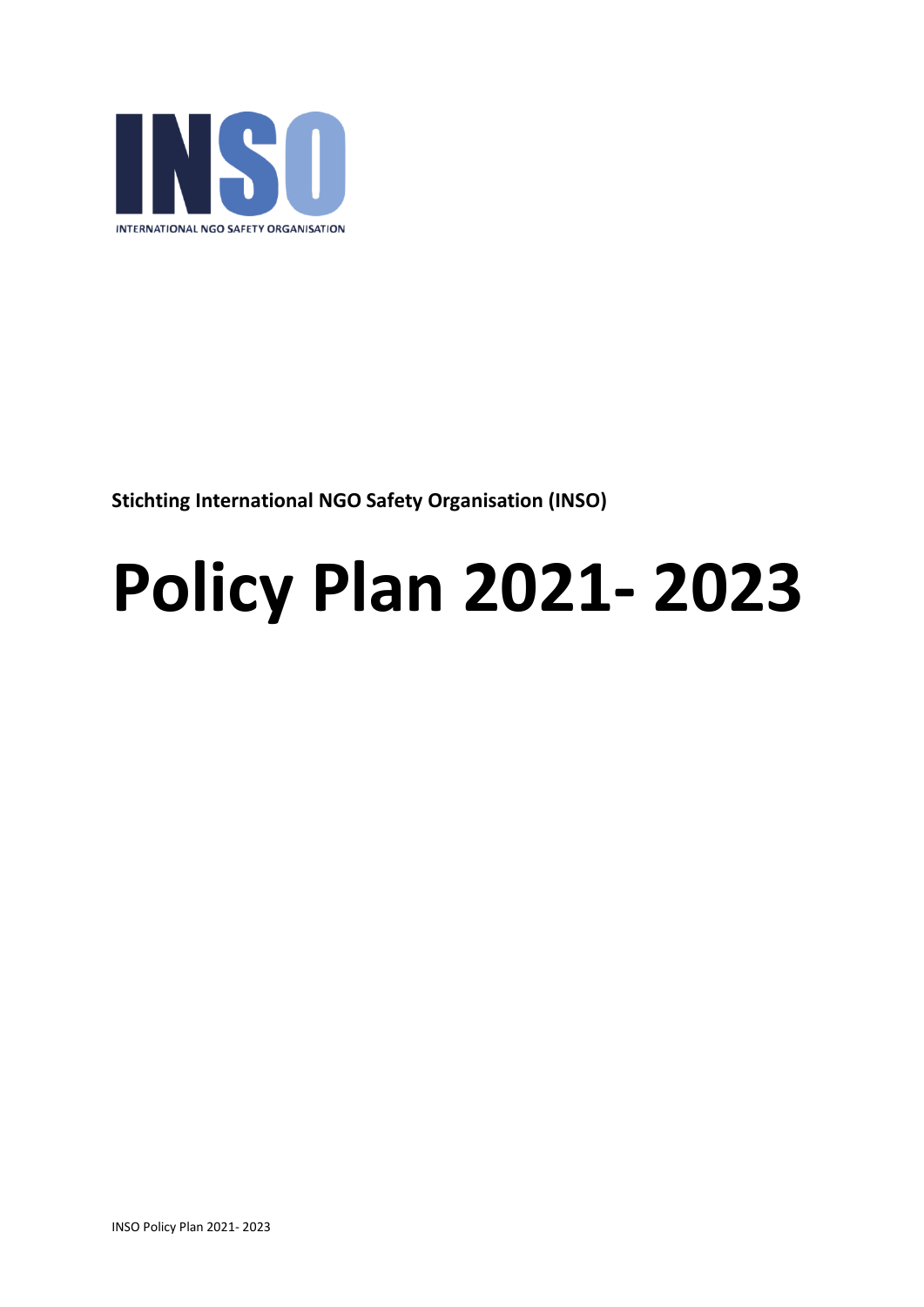### **1. Background**

With at least one aid worker killed, injured or abducted every day, aid work has become increasingly dangerous, particularly in the most complex conflict environments. Studies show that high levels of insecurity directly correspond to a low presence of humanitarian actors and affect the ability of vulnerable people to access the aid and support they need.

To continue operating in such environments, inter-agency coordination and collaboration around security and risk management is vital, particularly at the field level where it is needed the most.

The International NGO Safety Organisation (INSO) was established in 2011 to address this problem with a mandate to develop a global safety coordination system for NGOs operating in high risk contexts.

Originally based in the United Kingdom, between 2011 and 2017 INSO established a network of field level projects providing direct support services to hundreds of NGOs working across some of the most volatile contexts including Afghanistan, Iraq, Central African Republic, Syria and South Sudan.

INSO services help NGOs with their day-to-day risk management responsibilities and improve their overall situational awareness to support evidence-based humanitarian access decisions.

In response to the UK's Brexit and attracted by the forward-looking vision of the 'international city of peace, justice and security', INSO re-established itself as a Dutch Foundation to pursue its important mission from a new home here in The Hague.

# **2. Mission & Impact**

The objects of the Foundation are:

- a) the relief and development of people in need anywhere in the world who are the victims of conflict, natural disaster, insecurity or crisis;
- b) the welfare and safety of people involved in the provision of humanitarian and development aid anywhere in the world.

The Foundation will achieve these objects by:

a) providing dedicated safety & security services to organisations working to achieve the relief and development of people in need.

b) promoting and facilitating a wider understanding of conflict and its impact on humanitarian and development safety.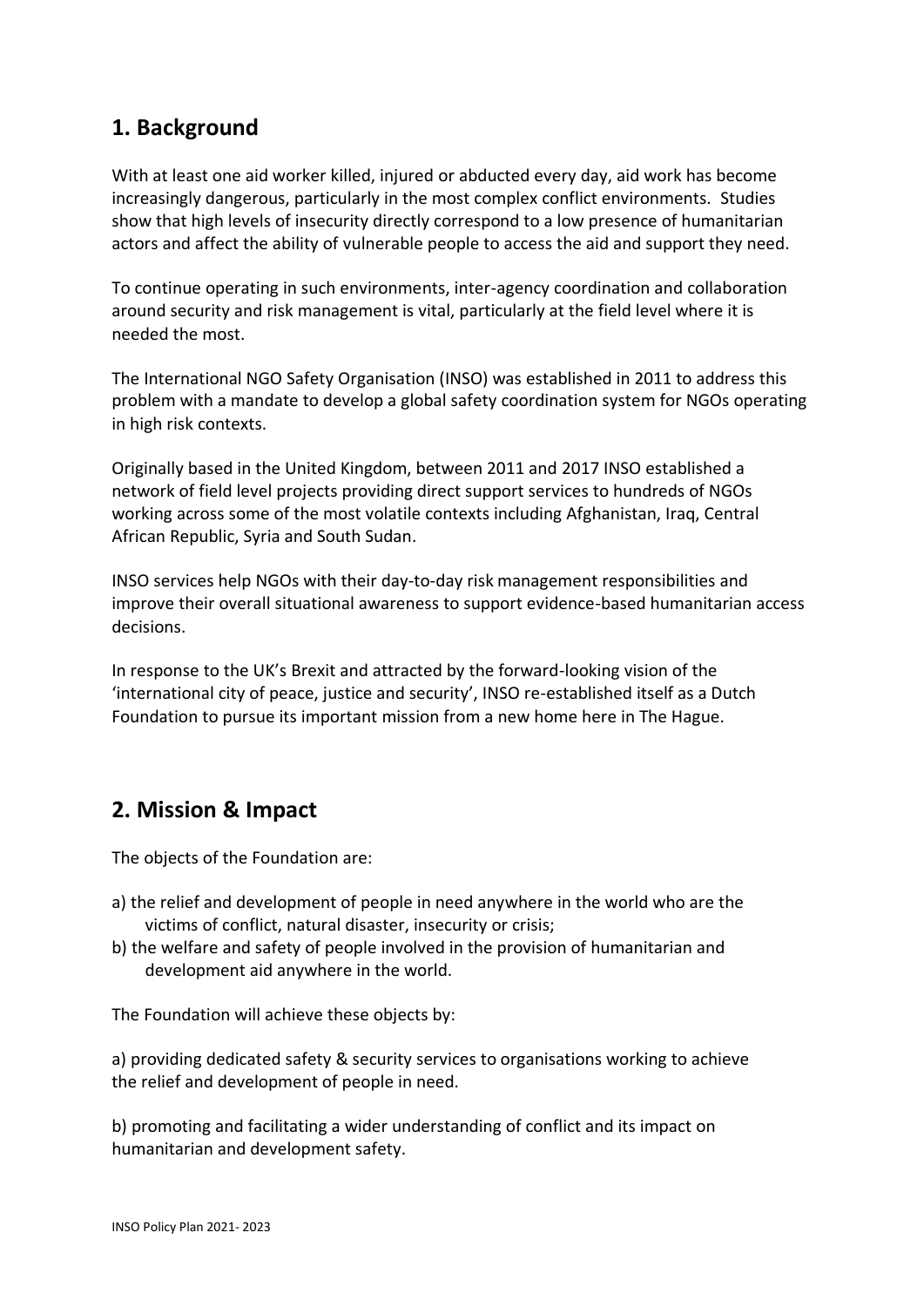Our work will directly facilitate the safe delivery of aid and support the welfare of the personnel on the ground while improving the wider understanding of the challenges faced in such delivery.

While the impact of enabling agents like INSO can be notoriously difficult to measure, as they do not work in isolation from other factors such as an NGOs own security policy, an independent study conducted in 2015 found that INSO services have an impact on:

- ¨ *Improving safety awareness* **–** the report found 'significant' improvement on the reliability, scope and depth of information available to NGOs. It noted a particularly high impact in transitional contexts and for small NGOs who may lack internal security staff.
- ¨ *Improving safety procedures & policy* the report found evidence that INSO is having a positive impact in improving policy and procedure base of its members. In the survey, more than 65% of NGOs said that they had changed their security procedures.
- ¨ *Improving NGO to NGO information sharing and coordination* the report found that NGOs *routinely* share information with INSO that they would not share directly between themselves.
- ¨ *Improving wider humanitarian safety coordination* the report found a generally 'positive' impact particularly where relations with the wider NGO Forum were good. It also found that INSO provides a 'valuable interlocuter' to the NGO community.
- ¨ *Supporting humanitarian access* the report found that INSO often plays a 'pivotal role' in supporting evidenced based decision making and coordination. Helping NGOs understand why they might have been attacked is 'greatly valued' by NGOs.
- ¨ *Changing donor perceptions of humanitarian safety* the report found that donors were increasingly seeing INSO as a replicable model for supporting NGOs in crisis areas. Many are drawing on INSO services to inform their own security decisions and strategic planning.

# **3. Specific Activities (2021-2023)**

The main activity of the Foundation over the period will be to **establish and operate field level support and coordination projects** that provide registered NGOs with a comprehensive menu of interlocking services intended to support their presence and programme delivery.

These services include but are not limited to: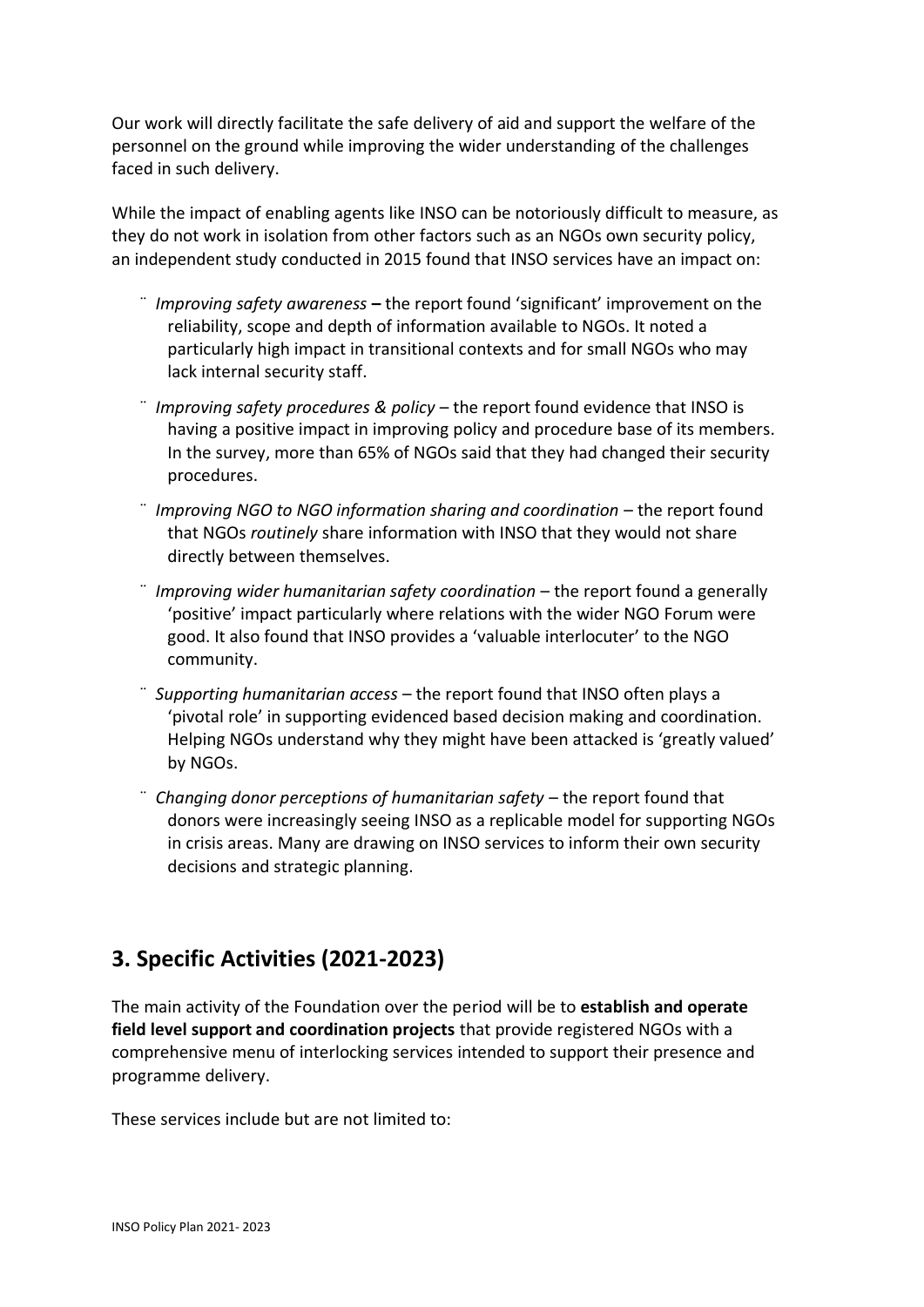- 24/7 country wide Alert Service to warn NGOs about current or emerging threats. These are delivered over email, SMS or VHF as available.
- Detailed analytical reports to support awareness of the wider conflict trends at local, country and regional levels.
- Coordination meetings to facilitate face-to-face information sharing and cooperation.
- Statistical data and mapping services to identify and report on trends with simple but powerful visualizations.
- Direct crisis assistance/emergency support such as advice during a kidnapping, attack or medical emergency.
- Site Security Reviews and Security Policy Reviews to help NGOs with preparedness and response.
- Orientations for newly arrived staff help them understand their new environment and access information and assistance sources.
- A wide variety of Training Modules including Security Management, Hostile Environment and Emergency First Aid.
- Road & Area threat/risk assessments to facilitate humanitarian access and projects planning.

To date, platforms have been established in Afghanistan, Iraq, Syria, Ukraine, Somalia, Kenya, South Sudan, DRC, CAR, Cameroon, Nigeria, Burkina Faso, Niger and Mali. New projects are established at the request of NGOs operating in the subject country and following an INSO scoping mission to confirm the value we can add in the context.

In addition to field services, the Foundation will pursue **activities to inform and support a wider understanding of conflict and its impact on aid delivery** among NGOs HQ staff and a wider audience of global stakeholders.

These activities include but are not limited to:

*World Alert* – a daily digest of all Threat Alerts sent across all countries that day. World Alert allows busy global security staff to review all alerts in one email format.

*Key Data Dashboard* – an online and interactive dashboard of key NGO safety data (incidents, deaths, injuries etc.) for each country we cover. The dashboard provides reliable global data for advocacy, research and policy planning.

*NGO Incidents Overview* – an analytical complement to the Key Data Dashboard, the bulletin provides a summary analysis and assessment of the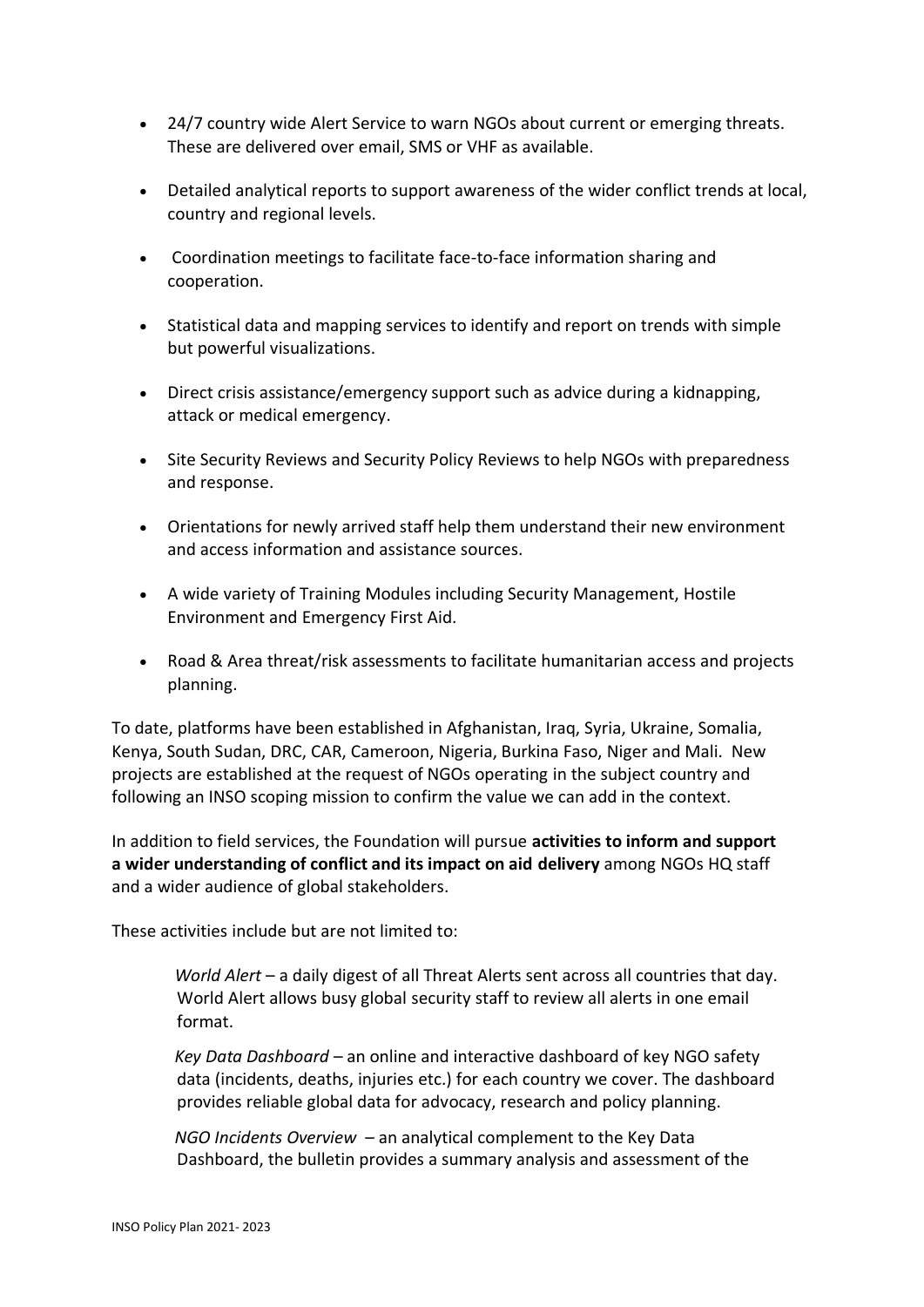cause and implications of NGO safety trends to inform global debate and policy considerations.

*Safety & Access Review* (SAR)– A high level data and analysis report, summarizing key trends and conclusions from our country level quarterly reports. The SAR combines advanced mapping and data analysis with field led narrative to provide a compelling evidentiary base for humanitarian action.

The Foundation is also pursuing the development of the **Conflict and Humanitarian Data Centre** (CHDC), a cloud based central incident database linked to an advanced data and mapping application. The CHDC will allow users to search and manipulate INSO's entire incident database to create bespoke maps, charts and graphics according to their needs.

The CHDC is the answer to a long recognized global problem; the lack of reliable centralized data on humanitarian safety trends and we expect it to become a common global reference point for NGOs, donors, UN, policy makers, researchers, journalists and the general public alike.

# **4. Beneficiaries, Participation & Accountability**

The Foundation serves as one of the largest NGO networks in the world with more than **1050 unique organisational partners** contributing information and receiving services daily.

Approximately 95% of our partners are NGOs - with 55% international and 40% national - with the remaining 5% being UN agencies, donors and the Red Cross. Our partners originate from more than 50 counties and work across all programming clusters including WASH, Education, Health, Food Security, Nutrition, Shelter and Protection.

To be eligible for INSO services, NGOs **must be legally established as non-profits** – both at home and in the country of application – and conduct humanitarian or development operations.

Our NGO partners participate closely in country level project initiation and development, with each project started by Letter of Invitation and then overseen by a volunteer Project Advisory Board of 6-12 NGOs who provide structured feedback on performance.

The mechanism has been replicated at the global level with a new International Advisory Board (IAB) to advise on the development of global and regional services.

These simple accountability mechanisms ensure that **INSO remains aware of, and responsive to, the needs of its beneficiaries at all times.**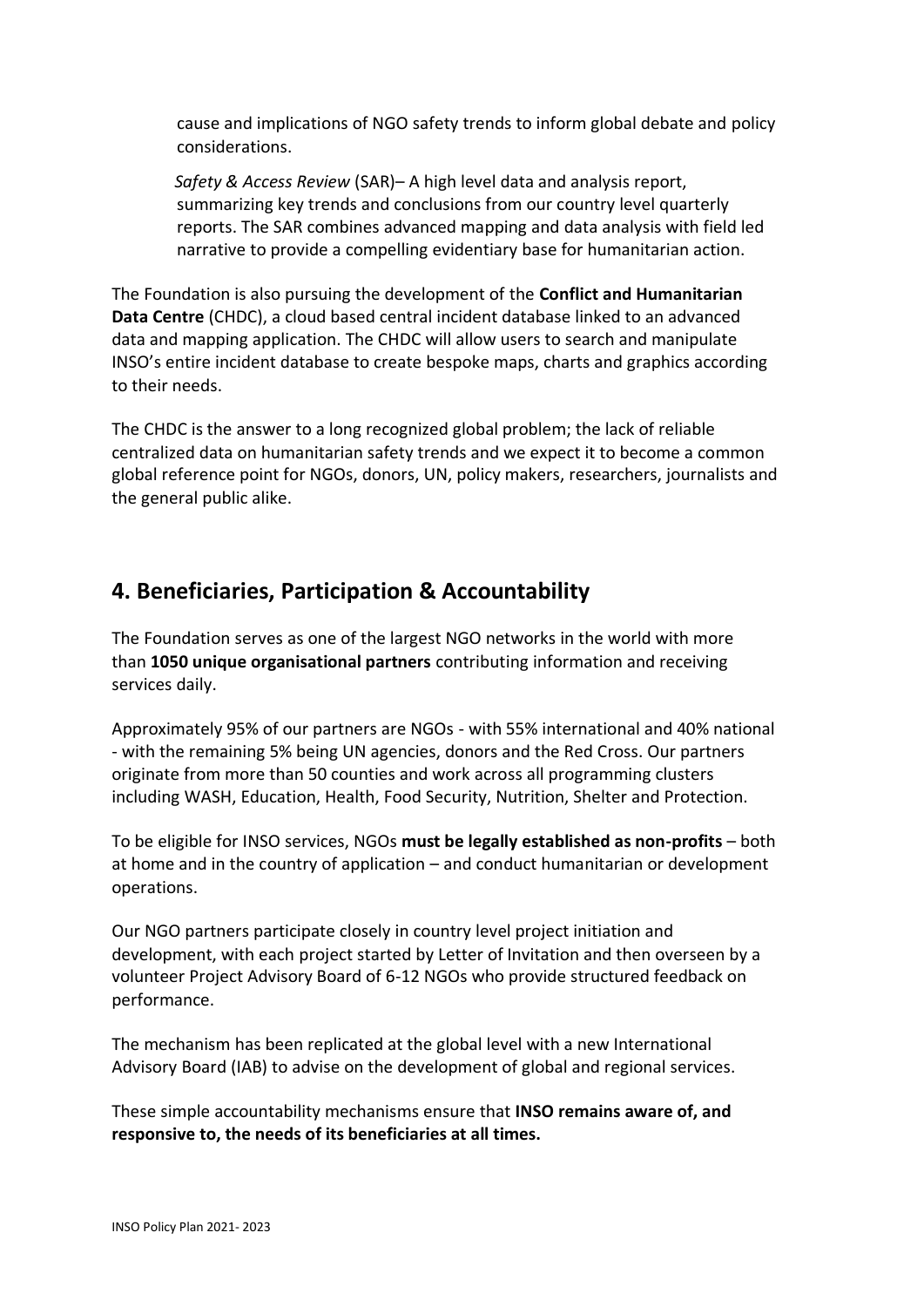### **5. Fundraising & the Use of Funds**

The financial resources of the Foundation shall primarily consist of public/charitable funds provided in the form of grants, awards and cooperative agreements by donor Government and/or international organisations like the UN.

Donors can contribute through individual country level grants, negotiated with the donors' in-country representatives, or through aggregated project support grants awarded by the donor to INSO HQ with or without earmarks for specific countries or activities.

INSO will endeavour to engage existing and new donors in multi-year or repetitive commitments that provide stability. Where donors are not willing/available to fund project costs, or are unable to fund them entirely, projects will be wound-up or scalded back respectively.

Alternative, and less significant, sources of funds may include:

- any amounts or goods raised or to be raised on the occasion of its formation for the realisation of its object;
- any amounts or goods received from third parties, including (but not limited to) gifts, inheritance and subsidies;
- · the income and revenues that the Foundation receives from the activities it organises and the use of its assets;
- other assets

The Foundation will use funding to covers the costs of its projects and activities, most notably:

- a) Salaries and benefits of personnel
- b) Offices and accommodation costs
- c) Transport and communications
- d) Assets, supplies and services

The Foundation is non-profit and all of the resources will be applied exclusively towards the objects.

To verify this, the Foundation will maintain **comprehensive electronic accounting records and supporting documents,** to support and demonstrate its financial position at any time.

Financial data and records will be routinely reviewed and verified by a layered internal financial team - including in country finance managers, HQ level finance controller and an Internal Audit department – while **all income and expenditure will be independently reviewed each fiscal year .**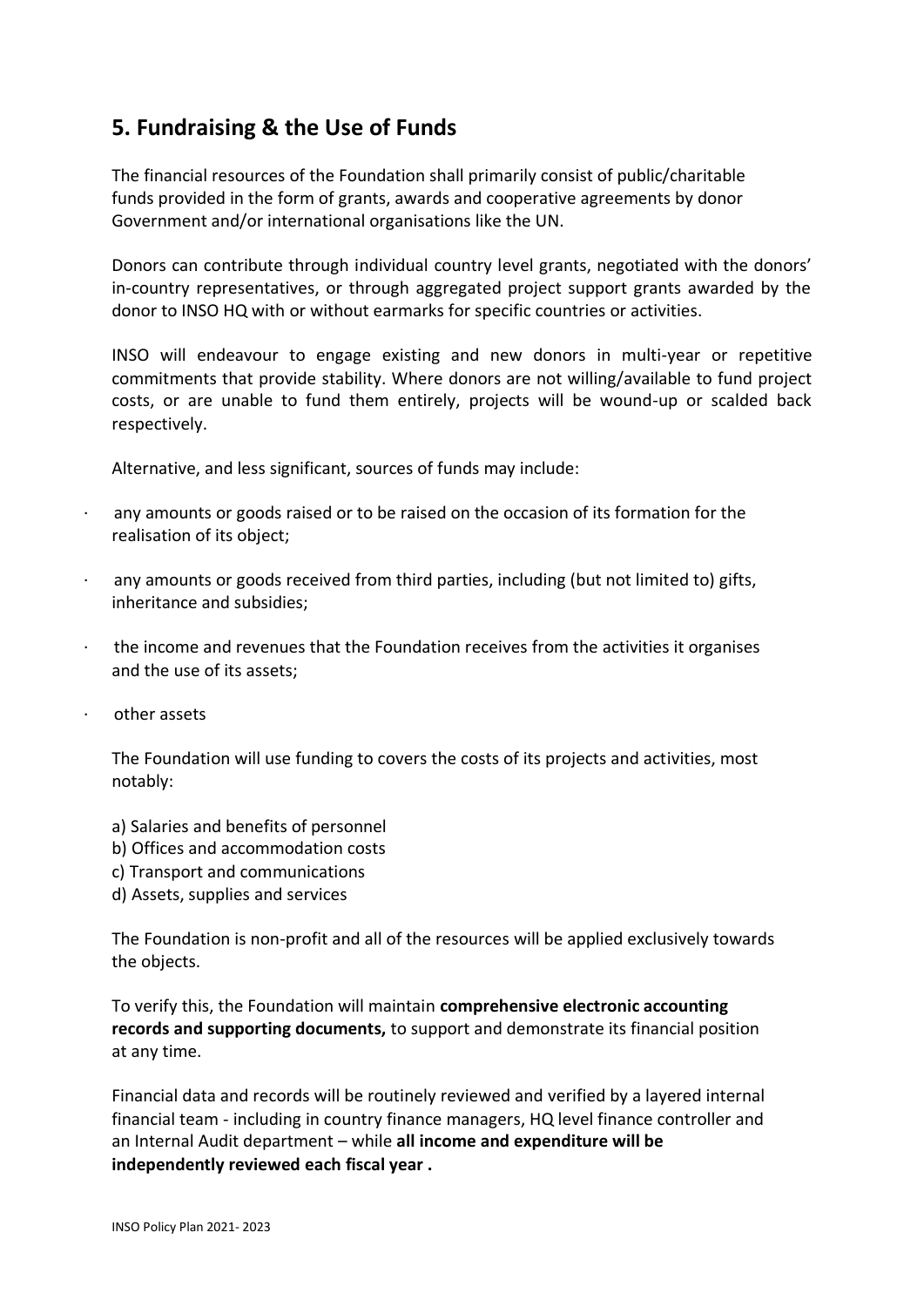The results of the independent review will be posted publicly on this site.

Read our **FY20 Financial Statement & Report [here.](https://insowebsite.blob.core.windows.net/uploads/2021/12/FY20_Financial_Statements_Report_signed.pdf)**

#### **6. Overheads and Reserves**

The Board of Directors is responsible for the careful and responsible management of the Foundations financial resources and assets.

This includes keeping its overhead costs fair and reasonable and limited to only those considered necessary for achievement of its objects and fulfilment of its obligations and duties.

The Board will establish an annual HQ operating budget each year to guide and limits its expenses in each functional area.

Additionally, the Foundation will establish an organisational Reserve based on specifically identified needs relevant to the Foundation over the coming year including grant prefinancing, foreign exchange losses and ineligible costs.

Reserves are an important part of careful financial management as they build organizational resilience to both known and unexpected shortfalls of funds and shocks.

#### **7. Directors, Employees and Remuneration Policy**

The Foundation consists of a Board of Directors and employees.

The Board of Directors (Board Members) will not receive any remuneration for the performance of their Board-related duties. They will however be entitled to reimbursement of the costs made by them in the performance of their duties and nonexcessive attendance fees according to the guidelines established by the Foundation.

Commercial or professional supplies, activities or services performed by a Board Member for the benefit of the Foundation require the prior, unanimous, written consent of all other Board Members. The same shall apply if the Board Member has an indirect interest in these supplies, activities or services.

The Foundation will employ salaried Employees for the pursuit of its objects and the delivery of its activities. Employees will be employed under written contract of employment specifying their terms and conditions, work period, location, pay and eligible benefits.